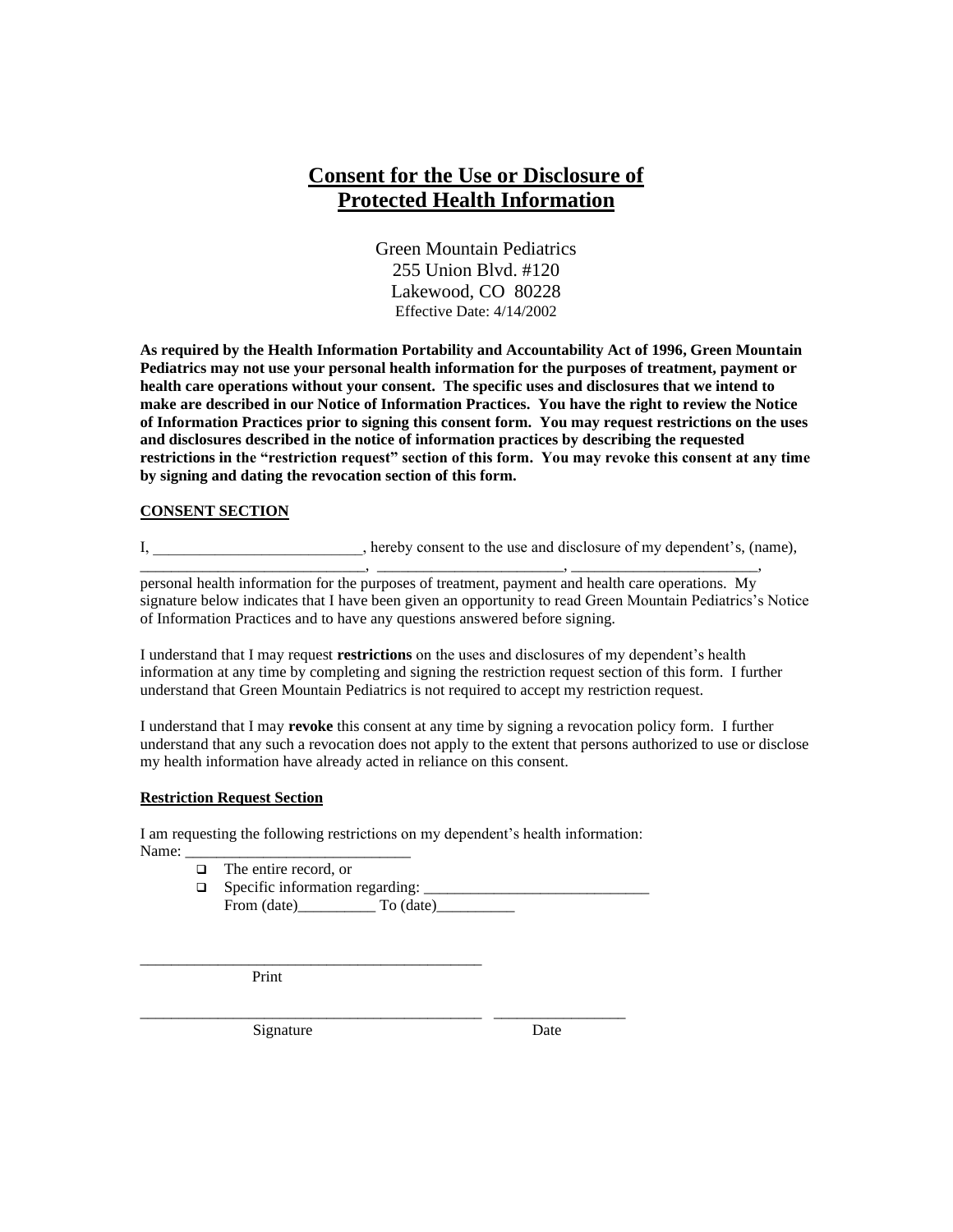## **AUTHORIZATION TO DISCLOSE HEALTH INFORMATION**

Green Mountain Pediatrics 255 Union Blvd. #120 Lakewood, CO 80228 Effective Date: 4/14/2002

| Patient Name:  | <b>Health Record Number:</b> |
|----------------|------------------------------|
| Date of Birth: |                              |
|                |                              |

- 1. I authorize the use or disclosure of the above named individual's health information as described below:
- 2. The following individual or organization is authorized to make the disclosure:

|   | Address                                                                   |
|---|---------------------------------------------------------------------------|
|   | The type and amount of information to be used or disclosed is as follows: |
|   | Entire record                                                             |
|   | Problem list                                                              |
|   | Medication list                                                           |
|   | List of allergies                                                         |
|   | Immunization record                                                       |
| ⊔ | Most recent history and physical                                          |
| ⊔ | Most recent discharge summary                                             |
| ⊔ | Laboratory results                                                        |
|   | X-ray and imaging reports                                                 |

- ❑ Consultation reports
- ❑ Other\_\_\_\_\_\_\_\_\_\_\_\_\_\_\_\_\_\_\_\_\_\_\_\_\_\_\_\_\_\_\_\_\_\_\_\_\_\_\_\_\_\_
- 4. I understand that the information in my dependent's health record may include information relating to sexually transmitted disease, acquired immunodeficiency syndrom (AIDS), or human immunodeficiency virus (HIV). It may also include information about behavioral or mental health services, and treatment for alcohol and drug abuse.
- 5. This information may be disclosed to and used by the following individual or organization:

\_\_\_\_\_\_\_\_\_\_\_\_\_\_\_\_\_\_\_\_\_\_\_\_\_\_\_\_\_\_\_\_\_\_\_\_\_\_\_\_ \_\_\_\_\_\_\_\_\_\_\_\_\_\_\_\_\_\_

\_\_\_\_\_\_\_\_\_\_\_\_\_\_\_\_\_\_\_\_\_\_\_\_\_\_\_\_\_\_\_\_\_\_\_\_\_\_\_\_ \_\_\_\_\_\_\_\_\_\_\_\_\_\_\_\_\_\_

| Address:            |  |
|---------------------|--|
| for the purpose of: |  |

- 6. I understand I have the right to revoke this authorization at any time. I understand if I revoke this authorization I must do so in writing and present my written revocation to the health information department. I understand the revocation will not apply to information that has already been released in response to this authorization. I understand the revocation will not apply to my insurance company when the law provides my insurer with the right to contest a claim under my policy. Unless otherwise revoked, this authorization will expire on the following date, event or condition:\_\_\_\_\_\_\_\_\_\_\_\_. If I fail to specify an expiration date, event or condition, this authorization will expire in six months.
- 6. I understand that authorizing the disclosure of this health information is voluntary. I can refuse to sign this authorization. I need not sign this form in order to assure treatment. I understand I may inspect or copy the information to be used or disclosed, as provided in CFR 164.524. I understand any disclosure of information carries with it the potential for an unauthorized re-disclosure and the information may not be protected by federal confidentiality rules. If I have questions about disclosure of my health information, I can contact Green Mountain Pediatrics's Office Manager, Bev Haynes.

Signature of Patient or Legal Representative Date

If Signed by Legal Representative, Relationship to Patient Signature of Witness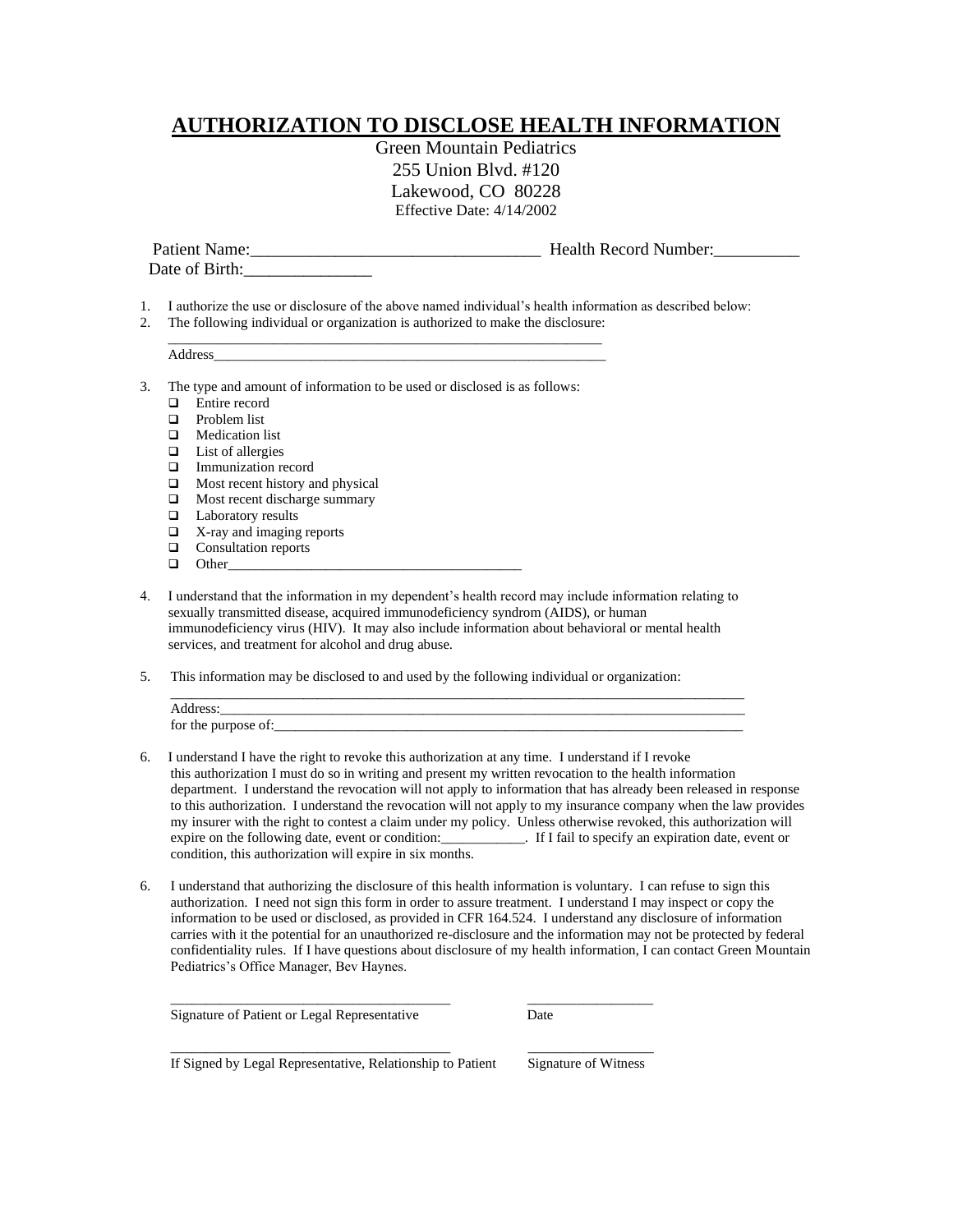### **Green Mountain Pediatrics 255 Union Blvd. #120 Lakewood, CO 80228** Effective Date: 4/14/2002

#### **Introduction**

Green Mountain Pediatrics is committed to treating and using personal health information about all our patients responsibly. This Notice of Health Information Practices describes the personal information we collect, and how and when we use or disclose that information. It also describes patient rights as they relate to personal health information. This applies to all personal health information as defined by federal regulations.

#### **Understanding Health Records/Information**

Each time a patient visits or calls Green Mountain Pediatrics a record of the visit/call is made. Typically, this record contains symptoms, examination and test results, diagnoses, treatment, and a plan for future care or treatment. This information, often referred to as the health or medical record, can possibly serve as a:

- ➢ \*Basis for planning care and treatment,
- $\triangleright$  \*Means of communication among the many health professionals who contribute to the care,
- ➢ \*Legal document describing the care received,
- $\triangleright$  \*Means by which you or a third-party payer can verify that services billed were actually provided,
- $\triangleright$  A tool in educating health professionals,
- $\triangleright$  A source of data for medical records,
- $\triangleright$  A source of information for public health officials charged with improving the health of this state and the nation,
- ➢ A source of data for our planning and marketing,
- $\triangleright$  A tool with which we can assess and continually work to improve the care we render and the outcomes we achieve.
- \* Most likely uses of personal health information at Green Mountain Pediatrics.

Understanding what is in your dependent's record and how your dependent's health information is used helps you to: ensure its accuracy, better understand who, what, when, where, and why others may access your dependent's health information, and make more informed decisions when authorizing disclosure to others. For questions or complaints, please notify Green Mountain Pediatrics contact person, Bev Haynes at 303-936-7415.

#### **Your Health Information Rights**

Although your dependent's health record is the physical property of Green Mountain Pediatrics the information belongs to you. You have the right to:

- ➢ Obtain a paper copy of this notice of information practices upon request,
- ➢ Inspect and copy the health record (a reasonable fee may be required),
- ➢ Request an amendment of the health record,
- ➢ Obtain a list of the disclosures of the health information,
- ➢ Request a restriction on certain uses and disclosures of your information, and
- $\triangleright$  Revoke your authorizations to use or disclose health information except to the extent that action has already been taken.

#### **Our Responsibilities**

Green Mountain Pediatrics is required to:

- $\triangleright$  Maintain the privacy of the health information,
- ➢ Provide patients with this notice as to our legal duties and privacy practices with respect to information that we collect and maintain,
- $\triangleright$  Abide by the terms of this notice, and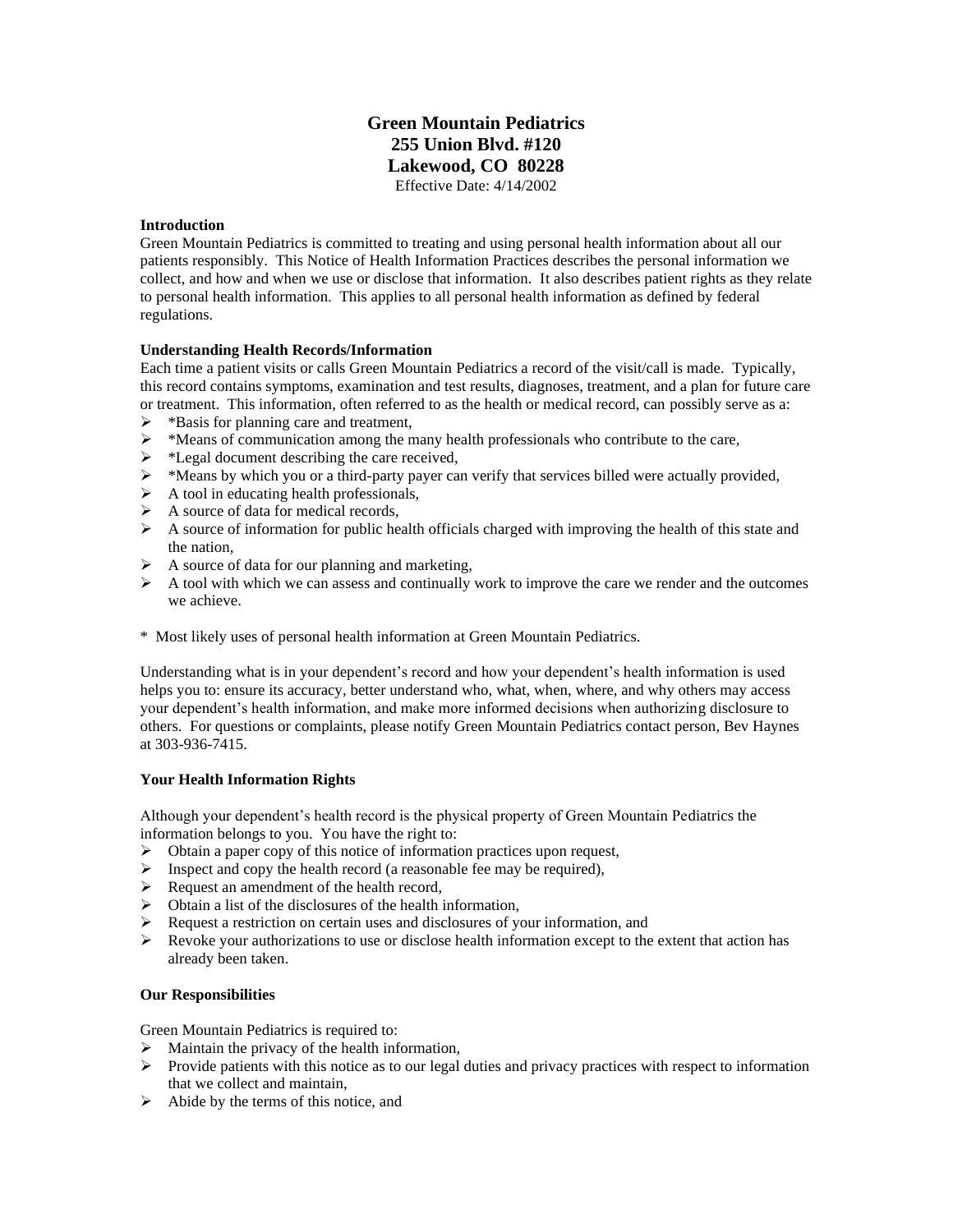➢ Notify the patients if we are unable to agree to a requested restriction.

We reserve the right to change our practices and to make the new provisions effective for all protected health information we maintain. Should our information practices change, we will provide the updated policy at the time of a future visit.

We will not use or disclose health information without authorization. We will cease to use or disclose health information, when applicable, after we have received a written revocation of the authorization.

We will provide health information without authorization when necessary for treatment, payment, or healthcare operations.

*Funeral Directors*: We may disclose health information to funeral directors consistent with applicable law to carry out their duties.

*Appointment Notification*: We may contact you to provide appointment reminders and suggest followup/additional treatment in our office. Appointment reminders may be provided by postcard, telephone calls, or voice mail.

*Food and Drug Administration (FDA)*: We may disclose to the FDA health information relative to adverse events with respect to food, supplements, product and product defects, or past marketing surveillance information to enable product recalls, repairs, or replacement.

*Workers Compensation*: We may disclose health information to the extent authorized by and to the extent necessary to comply with laws relating to workers compensation or other similar programs established by law.

*Correctional Instituation*s: Should a patient eventually become an inmate of a correctional institution, we may disclose to the institution or agents thereof health information necessary for heath care and the health and safety of other individuals.

*Law Enforcement*: We may disclose health information for law enforcement purposes as required by law or in response to a valid supoene (e.g. child protection, etc.).

Federal law makes provision for health information to be released to an appropriate health oversight agency, public health authority or attorney. Provided that a work force member or business associate believes in good faith that we have engaged in unlawful conduct or have otherwise violated professional or clinical standards and are potentially endangering one or more patients, workers, rot he public.

#### **For More Information or to Report a Problem**

If you want additional information or if you believe your privacy rights have been violated, you can contact Green Mountain Pediatrics, Bev Haynes, at 303-936-7415 or the Office for Civil Rights, U.S. Department of Health and Human Services. There will be no retaliation for filing a complaint with either the Privacy Officer or the Office for Civil Rights.

\_\_\_\_\_\_\_\_\_\_\_\_\_\_\_\_\_\_\_\_\_\_\_\_\_\_\_\_\_\_\_\_\_\_\_\_\_\_\_\_\_\_\_\_\_\_\_\_\_\_\_\_\_\_\_\_\_\_\_\_\_\_\_\_\_\_\_\_\_\_\_\_\_\_\_\_\_\_\_\_\_\_\_\_\_\_

*Office for Civil Rights* U.S. Department of Health and Human Services 200 Independence Avenue, S.W. Room 509F, HHH Building Washington, D.C. 20201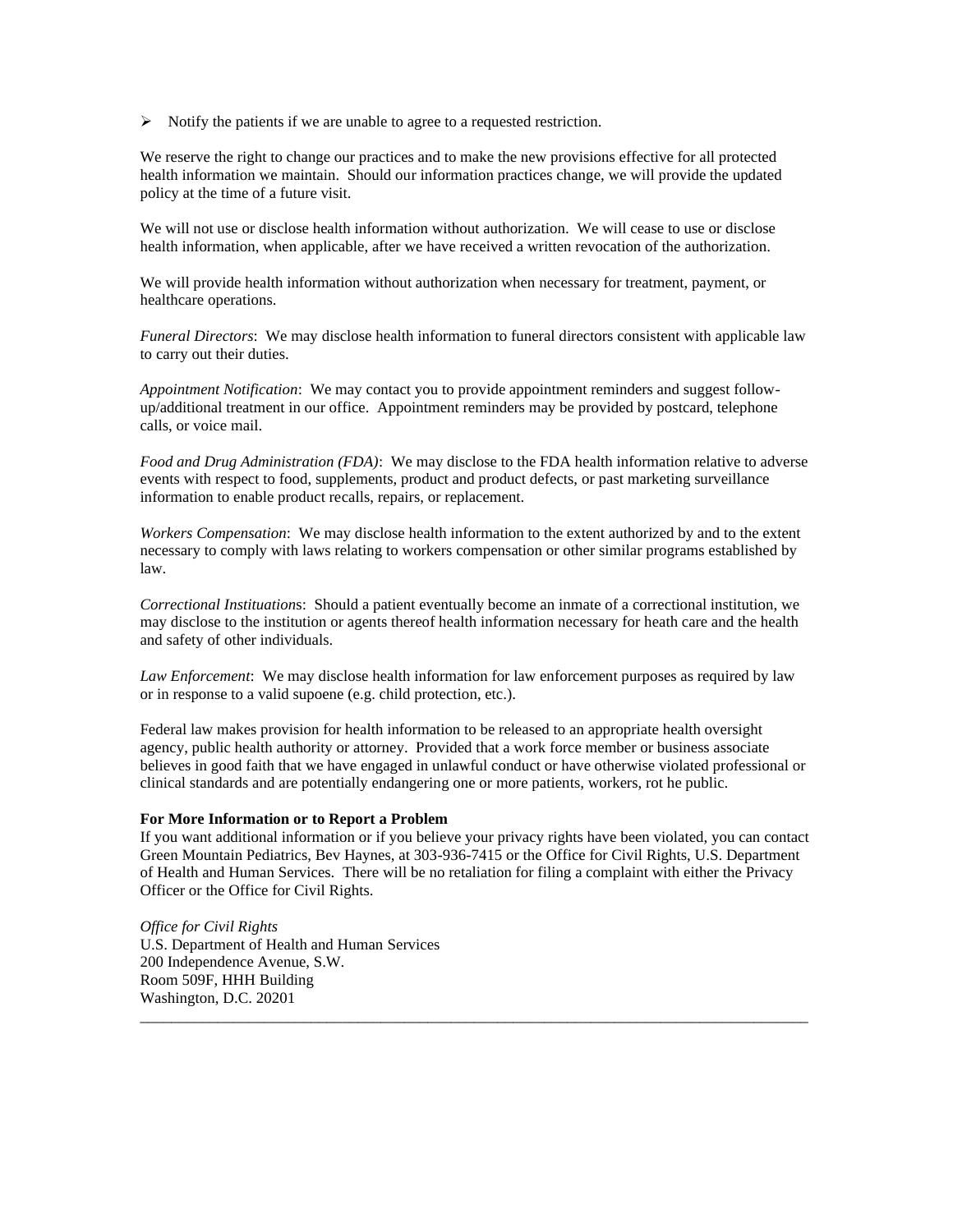# **Policy Manual**

Green Mountain Pediatrics 255 Union Blvd. #120 Lakewood, CO 80228 Effective Date: 4/14/2003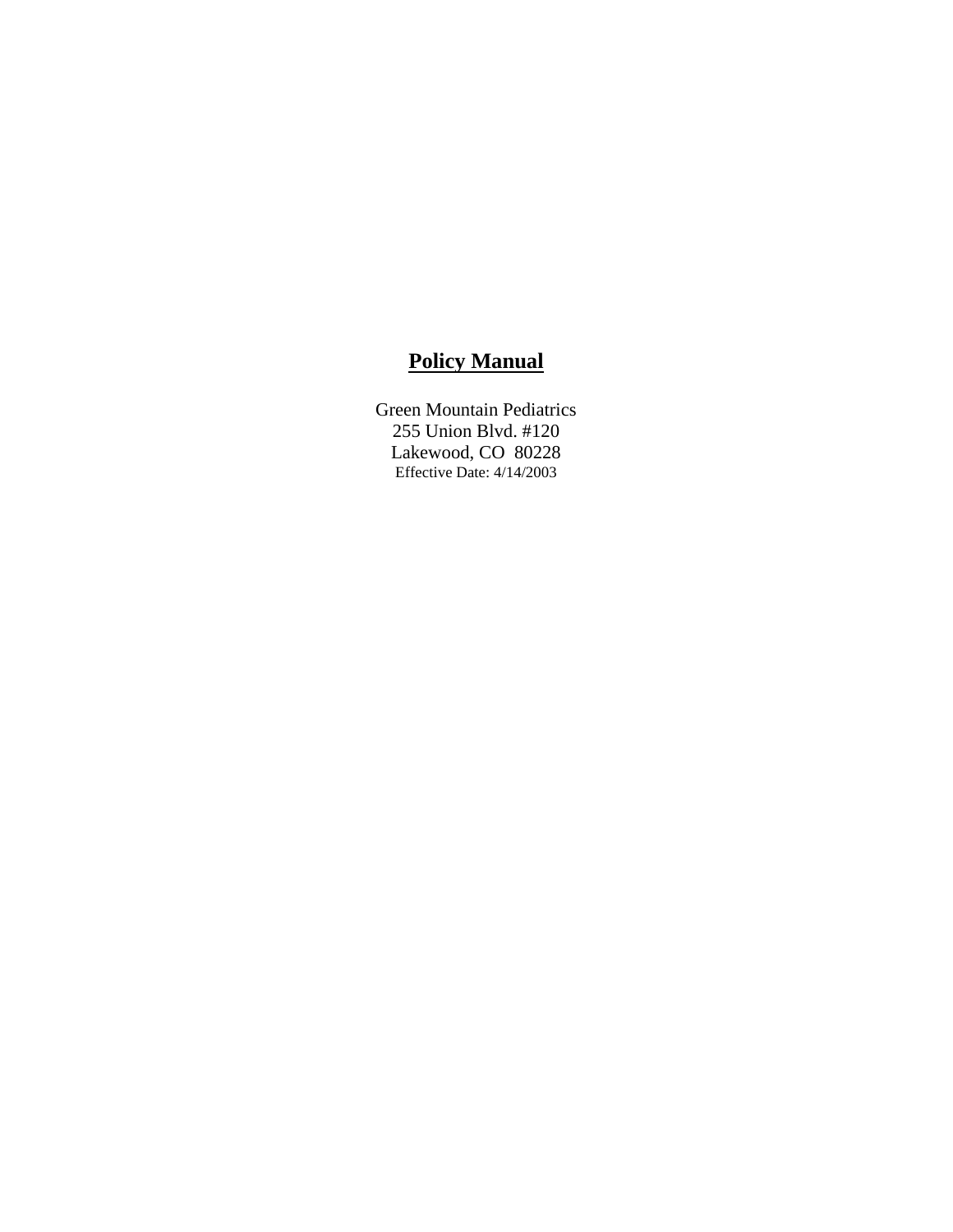## **Privacy and Security Rules for Green Mountain Pediatrics**

- $\triangleright$  Our sign in sheet for office visits will not specify type of illness and will only require the patients' first initial and last name for identification purposes.
- ➢ Those patients coming in for an office visit will have their medical charts in holders, which will be turned so the name cannot be read by other patients.
- ➢ Daily schedules will not be placed in a way that patients can view them.
- $\triangleright$  Confidential conversations are to be done in a way that third parties cannot hear patients' personal information.
- $\triangleright$  Computer screens will be in an office area, away from the waiting rooms, so patients will not be able to read them.
- $\triangleright$  Confidential information (i.e. medical records, lab reports, immunization records, et all) will only be accessible to authorized staff. Any business related companies or individuals, who will have access for reasons of carrying out daily functions will have an agreement of confidentiality signed.
- $\triangleright$  When an employee leaves or is terminated from the practice, all keys, codes, passwords, and locks will be returned to Green Mountain Pediatrics.
- $\triangleright$  All personnel will have information/training given to them in regards to security, termination policies and procedures, confidentiality rules and regulations. Confidentiality forms will be completed and on file in the office.
- $\triangleright$  Permission will be obtained from the security officer, Bev Haynes, before files are removed from the premises for any reason.
- ➢ Discarded medical information will be shredded before disposed of.
- $\triangleright$  Agreements of confidentiality will be obtained from all pertinent business contacts and all employees. The confidentiality pledge will be posted for patients to view.
- ➢ There will be specific guidelines regarding the handling of paper files, orders, images, and specimens.  $\triangleright$  Only appropriate information is transferred with proper permission to release from responsible party.
	- ➢ Couriers must keep information confidential and deliver it only to authorized individuals.
	- $\triangleright$  All efforts should be made to ensure that faxed material is delivered to the correct location and person. There will be a cover sheet stating that if the fax is delivered to the incorrect place, someone must contact Green Mountain Pediatrics to inform them of the error.
- $\triangleright$  All patient information from outside our office, including mail, faxes, electronic mail delivery, will be kept confidential.
- $\triangleright$  Formal privacy and security policies are available to all employees and ongoing training will be completed and documented. Any mishap in regards to the incorrect handling of confidential information will be reported to the security officer, Bev Haynes; moreover, appropriate documentation, training, and other disciplinary actions will be completed.
- $\triangleright$  Laptops, or other portable equipment, which holds confidential information will be secured and accessed only by authorized personnel.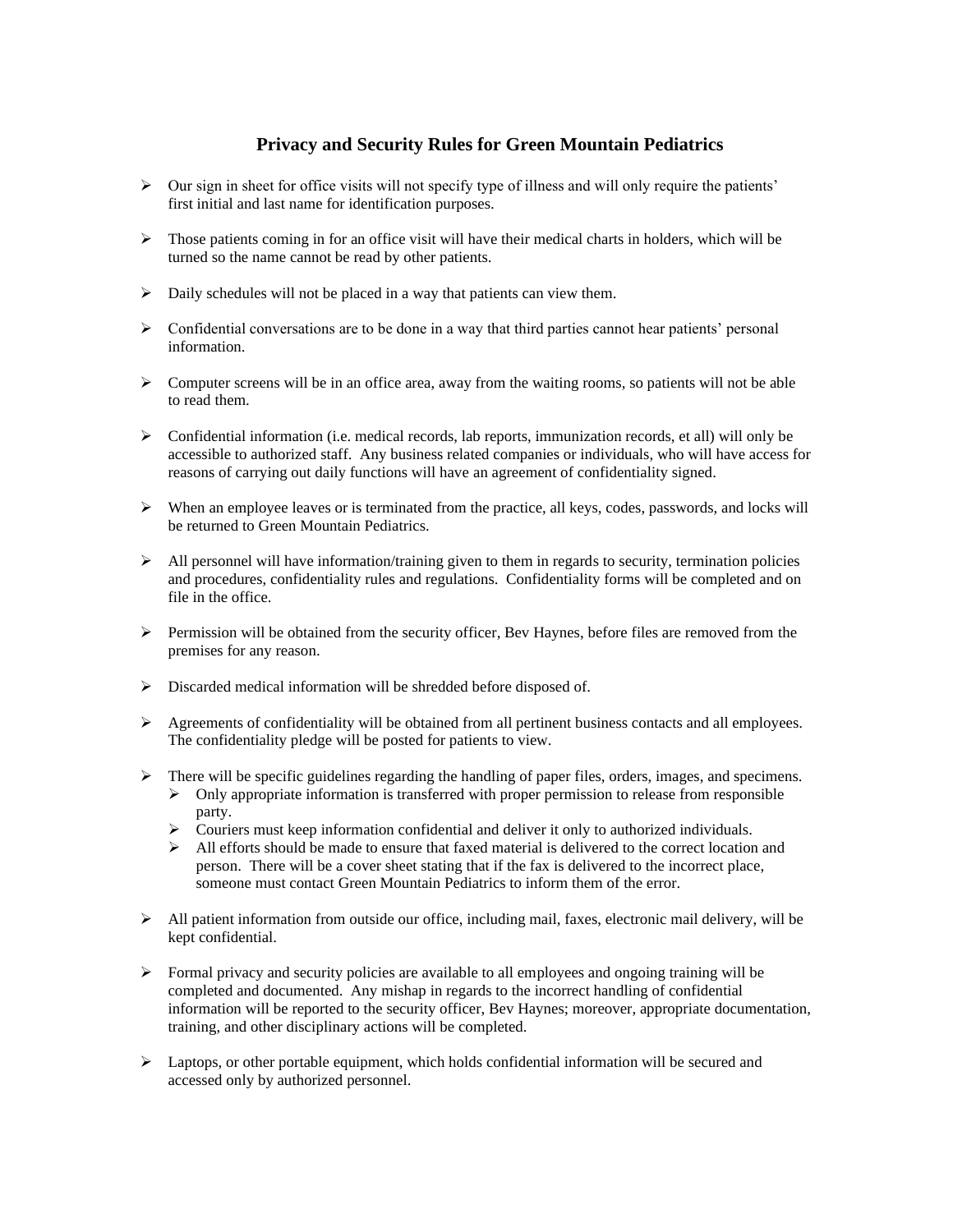- ➢ The office will be secured when closed. Patients will not have access to any medical records other than their own.
- $\triangleright$  Upon the request of confidential material, a consent form must be signed giving permission for us to do so.
- $\triangleright$  A confidentiality statement must be included on all faxes or electronic mail, which contains patients' confidential information, sent by staff.
- ➢ Currently, Green Mountain Pediatrics does not de-identify data.
- $\triangleright$  The office will occasionally make telephone calls to give appointment reminders. Personnel will not leave any confidential medical information on any answering machine or other voice messaging system.
- $\triangleright$  Parents and legal guardians have the right to inspect and copy medical information that may be used to make decisions about their dependents, they must submit their request in writing to Beverly Haynes. If they request a copy of the information, the office may charge a fee for the costs of copying, mailing or other supplies associated with the request.
- ➢ This practice may deny parent and legal guardian's request to inspect and copy in certain very limited circumstances. If they are denied access to medical information, they may request that the denial be reviewed. Another licensed health care professional will review the request and the denial. The person conducting the review will not be the person who denied the original request. The office will comply with the outcome of the review.
- $\triangleright$  If a parent or legal guardian feels that medical information this office has about their dependent is incorrect or incomplete they may ask us to amend the information. They have the right to request an amendment as long as the information is kept by this office. To request an amendment, the request must be made in writing and submitted to Bev Haynes. In addition, they must provide a reason that supports the request.
- $\triangleright$  The office may deny a parent or legal guardian's request for an amendment if it is not in writing or does not include a reason to support the request. In addition, the office may deny the request if they ask us to amend information that:
	- $\triangleright$  Was not created by this practice, unless the person or entity that created the information is no longer available to make the amendment,
	- $\triangleright$  Is not part of the medical information kept by or for this office,
	- $\triangleright$  Is not part of the information which the parents and legal guardian would be permitted to inspect and copy; or
	- ➢ Is accurate and complete.
- ➢ Parents and legal guardians have the right to request an "accounting of disclosures." This is a list of the disclosures the office made of medical information about your dependent. To request this list or account of disclosures, the parents or legal guardian must submit their request in writing to Bev Haynes. The request must state a time period, which may not be longer than six years, and may not include dates before February 26, 2003. The request should indicate in what form the list is wanted (for example, on paper or electronically). The first list requested within a 12 month period will be free. For additional lists, the office may charge for the costs of providing the list. The office will notify of the cost involved and the parent or legal guardian may choose to withdraw or modify their request at that time before any costs are incurred.
- $\triangleright$  Parents and legal guardians have the right to request restrictions or limitations on the medical information the office uses or discloses about their dependents for treatment, payment, or health care operations. They also have the right to request a limit on the medical information the office discloses about their dependent to someone who is involved in their dependent's care or the payment for their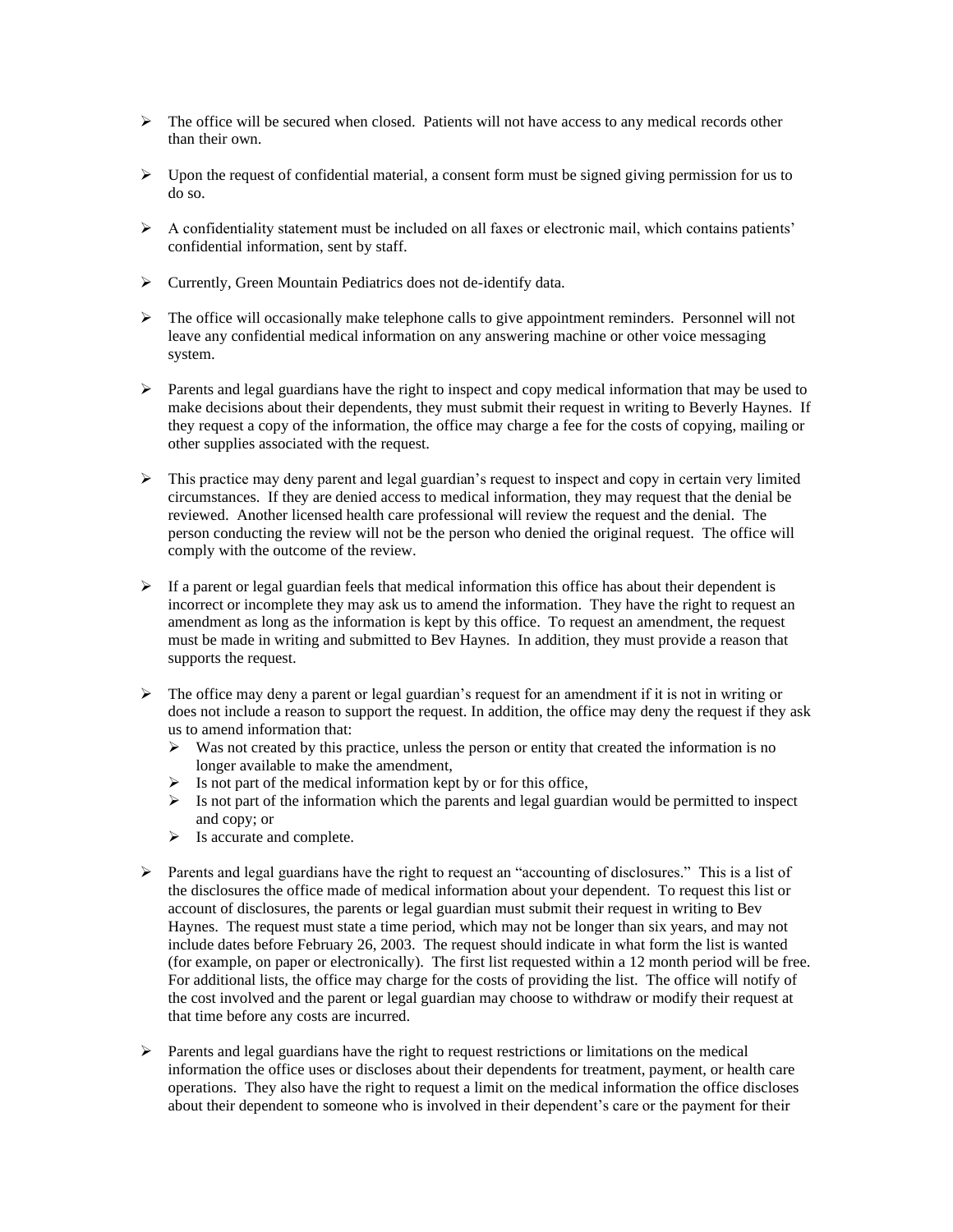dependent's care, like a family member or friend. Please see the consent and authorization forms included in this manual.

- ➢ Parents and legal guardians have the right to request that the office communicate with them about medical matters in a certain way or at a certain location. For example, they can ask that the office only contact them at work or by mail. To request confidential communications, they must make a request in writing to Bev Haynes. The office will not ask the reason for the request. The office will accommodate all reasonable requests. The request must specify how or where they wish to be contacted.
- ➢ Parents and legal guardians have the right to a paper copy of this notice. They may ask the office to give them a copy of this notice at any time. They may obtain a copy of this notice by contacting Bev Haynes.
- ➢ Green Mountain Pediactrics reserves the right to change this policy. The practice reserves the right to make the revised or changed notice effective for medical information already on file as well as any information obtained in the future.